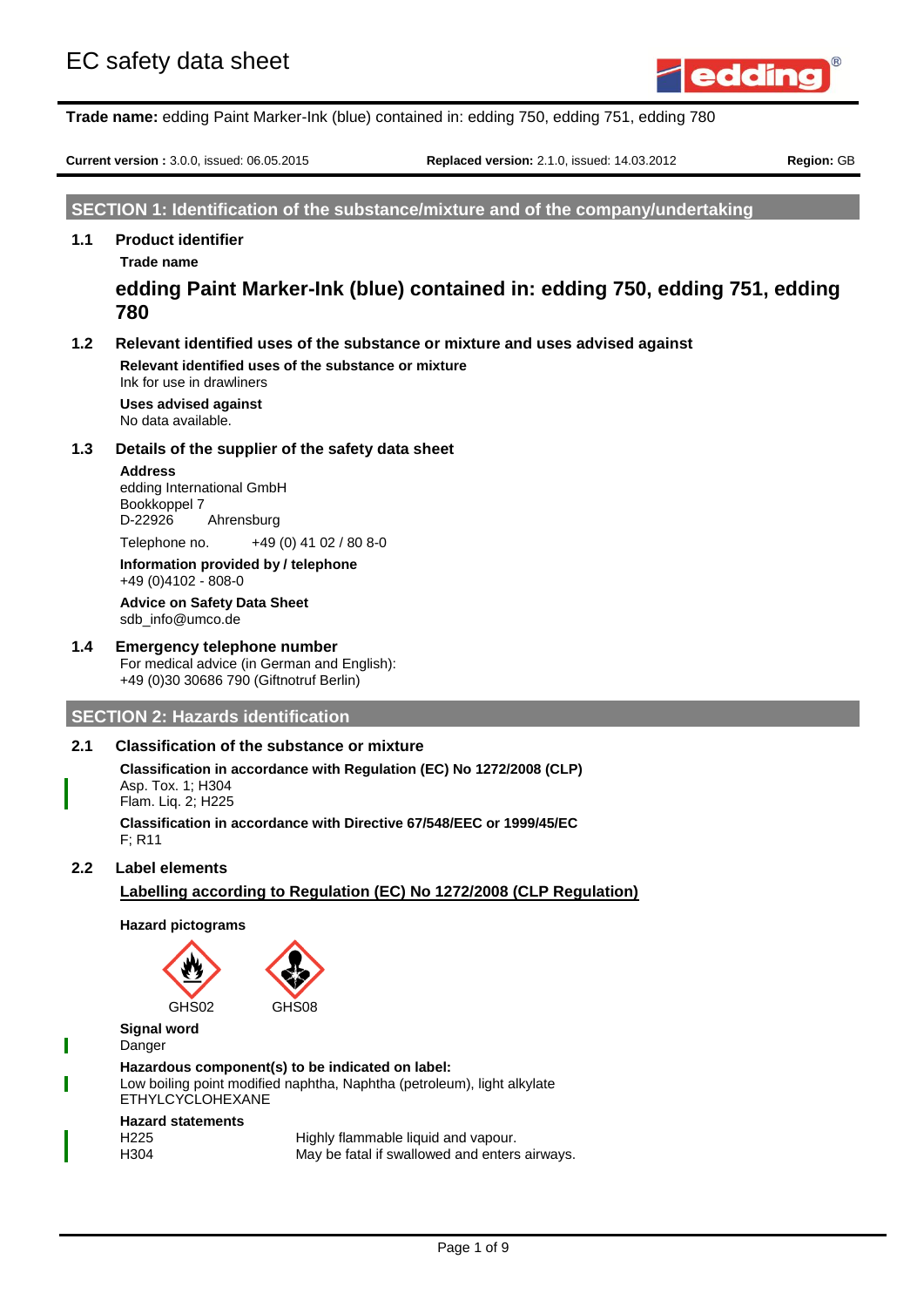

**Current version :** 3.0.0, issued: 06.05.2015 **Replaced version:** 2.1.0, issued: 14.03.2012 **Region:** GB

| <b>Precautionary statements</b> |                                                                                                   |
|---------------------------------|---------------------------------------------------------------------------------------------------|
| P <sub>101</sub>                | If medical advice is needed, have product container or label at hand.                             |
| P <sub>102</sub>                | Keep out of reach of children.                                                                    |
| P <sub>210</sub>                | Keep away from heat, hot surfaces, sparks, open flames and other ignition sources. No<br>smoking. |
| P301+P310                       | IF SWALLOWED: Immediately call a POISON CENTER/ doctor.                                           |
| P331                            | Do NOT induce vomiting.                                                                           |
| P370+P378                       | In case of fire: Use water spray, extinguishing powder, foam or CO2 for extinction.               |
| P405                            | Store locked up.                                                                                  |
| P <sub>501</sub>                | Dispose of contents/container in accordance with local and national regulations.                  |

## **2.3 Other hazards**

No data available.

**SECTION 3: Composition/information on ingredients**

#### **3.1 Substances**

Not applicable. The product is not a substance.

#### **3.2 Mixtures**

**Chemical characterization** Mixture (preparation)

#### **Hazardous ingredients**

| <b>No</b>     | Substance name                   |                                                                |                                               |        | <b>Additional information</b> |         |               |
|---------------|----------------------------------|----------------------------------------------------------------|-----------------------------------------------|--------|-------------------------------|---------|---------------|
|               | CAS/EC/Index/<br><b>REACH no</b> | <b>Classification</b><br>67/548/EEC                            | <b>Classification (EC)</b><br>1272/2008 (CLP) |        | <b>Concentration</b>          |         | $\frac{0}{0}$ |
|               |                                  | Low boiling point modified naphtha, Naphtha (petroleum), light |                                               |        | Contains $< 0.1$ % w/w        |         |               |
|               | alkylate                         |                                                                |                                               |        | benzene (EC No 200-753-7).    |         |               |
|               | 64741-66-8                       | Xn; R65                                                        | Asp. Tox. 1: H304                             | $\geq$ | $30.00 - 5$                   | 50.00   | $%$ -b.w.     |
|               | 265-068-8                        |                                                                |                                               |        |                               |         |               |
|               | 649-276-00-X                     |                                                                |                                               |        |                               |         |               |
|               |                                  |                                                                |                                               |        |                               |         |               |
| $\mathcal{P}$ | <b>ETHYLCYCLOHEXANE</b>          |                                                                |                                               |        |                               |         |               |
|               | 1678-91-7                        | F: R11                                                         | Asp. Tox. 1; H304                             | $\geq$ | $10.00 - c$                   | 30.00   | $%$ -b.w.     |
|               | 216-835-0                        | Xn; R65                                                        | Flam. Lig. 2; H225                            |        |                               |         |               |
|               |                                  |                                                                |                                               |        |                               |         |               |
|               |                                  |                                                                |                                               |        |                               |         |               |
| 3             | titanium-dioxide                 |                                                                |                                               |        |                               |         |               |
|               | 13463-67-7                       |                                                                | -                                             | ↘      | $10.00 - c$                   | 30.00 l | $%$ -b.w.     |
|               | 236-675-5                        |                                                                |                                               |        |                               |         |               |
|               |                                  |                                                                |                                               |        |                               |         |               |
|               |                                  |                                                                |                                               |        |                               |         |               |

Full Text for all R-phrases , H-phrases and EUH-phrases: pls. see section 16

#### **3.3 Other information**

The data subject of this Material Safety Data sheet refer to the ink contained in this product (marker).

## **SECTION 4: First aid measures**

### **4.1 Description of first aid measures**

#### **General information**

In case of persisting adverse effects, consult a physician. Remove contaminated clothing and shoes immediately, and launder thoroughly before reusing.

#### **After inhalation**

Remove affected person from the immediate area. Ensure supply of fresh air.

### **After skin contact**

Wash off immediately with soap and water.

#### **After eye contact**

Remove contact lens. Rinse eye thoroughly under running water keeping eyelids wide open and protecting the unaffected eye (at least 10 to 15 minutes). Seek medical assistance.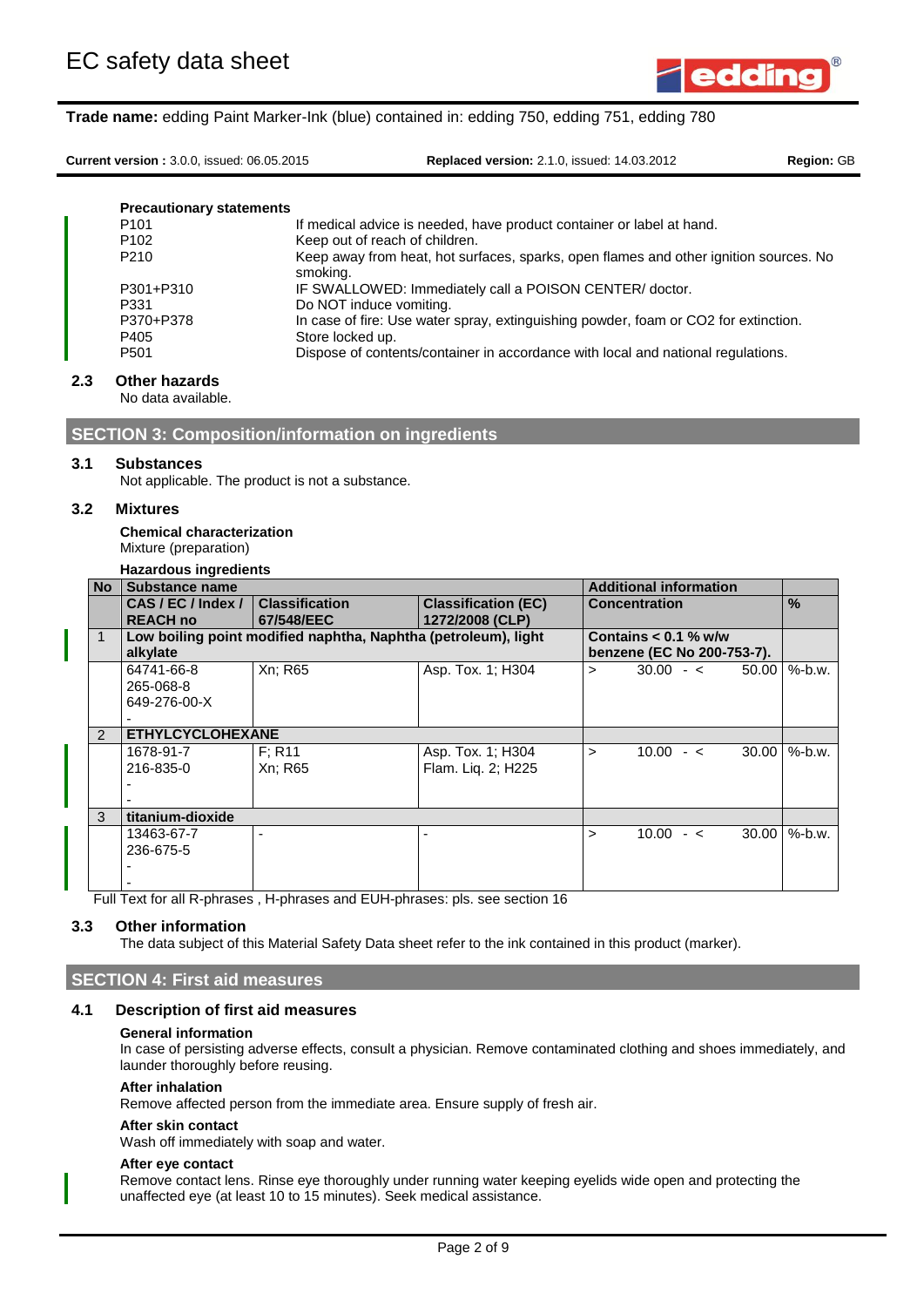

**Current version :** 3.0.0, issued: 06.05.2015 **Replaced version:** 2.1.0, issued: 14.03.2012 **Region:** GB

#### **After ingestion**

Rinse mouth thoroughly with water. Call a doctor immediately. Never give anything by mouth to an unconscious person.

- **4.2 Most important symptoms and effects, both acute and delayed** No data available.
- **4.3 Indication of any immediate medical attention and special treatment needed** No data available.

## **SECTION 5: Firefighting measures**

#### **5.1 Extinguishing media**

#### **Suitable extinguishing media**

- Extinguishing powder; Carbon dioxide; Water spray jet
- **Unsuitable extinguishing media**

#### High power water jet

#### **5.2 Special hazards arising from the substance or mixture**

In the event of fire, the following can be released: Carbon dioxide (CO2); Carbon monoxide (CO); Nitrogen oxides (NOx); Toxic gases/vapours

#### **5.3 Advice for firefighters**

Use self-contained breathing apparatus. Cool endangered containers with water spray jet. Wear protective clothing. Suppress gases/vapours/mists with water spray jet.

## **SECTION 6: Accidental release measures**

#### **6.1 Personal precautions, protective equipment and emergency procedures**

#### **For non-emergency personnel**

Refer to protective measures listed in sections 7 and 8. Avoid contact with skin, eyes and clothing. Ensure adequate ventilation. Keep away sources of ignition.

#### **For emergency responders**

No data available. Personal protective equipment (PPE) - see Section 8.

#### **6.2 Environmental precautions**

Do not discharge into the drains/surface waters/groundwater. Do not discharge into the subsoil/soil.

#### **6.3 Methods and material for containment and cleaning up**

Take up with absorbent material (e.g., sand, kieselguhr, universal binder). When picked up, treat material as prescribed under heading "Disposal considerations".

#### **6.4 Reference to other sections**

No data available.

## **SECTION 7: Handling and storage**

## **7.1 Precautions for safe handling**

#### **Advice on safe handling**

Provide good ventilation of working area (local exhaust ventilation, if necessary). Product inherent handling risks must be minimised taking the appropriate measures for protection and preventive actions. The working process should be designed to rule out the release of hazardous substances or skin contact as far it is possible by the state of the art.

#### **General protective and hygiene measures**

Do not eat, drink or smoke during work time. Keep away from foodstuffs and beverages. Avoid contact with eyes and skin. Remove soiled or soaked clothing immediately. Do not inhale vapours. Provide eye wash fountain in work area. Have emergency shower available.

#### **Advice on protection against fire and explosion**

Vapours can form an explosive mixture with air. Take precautionary measures against static charges. Keep away from sources of heat and ignition. Use explosion-proof equipment/fittings and non-sparking tools.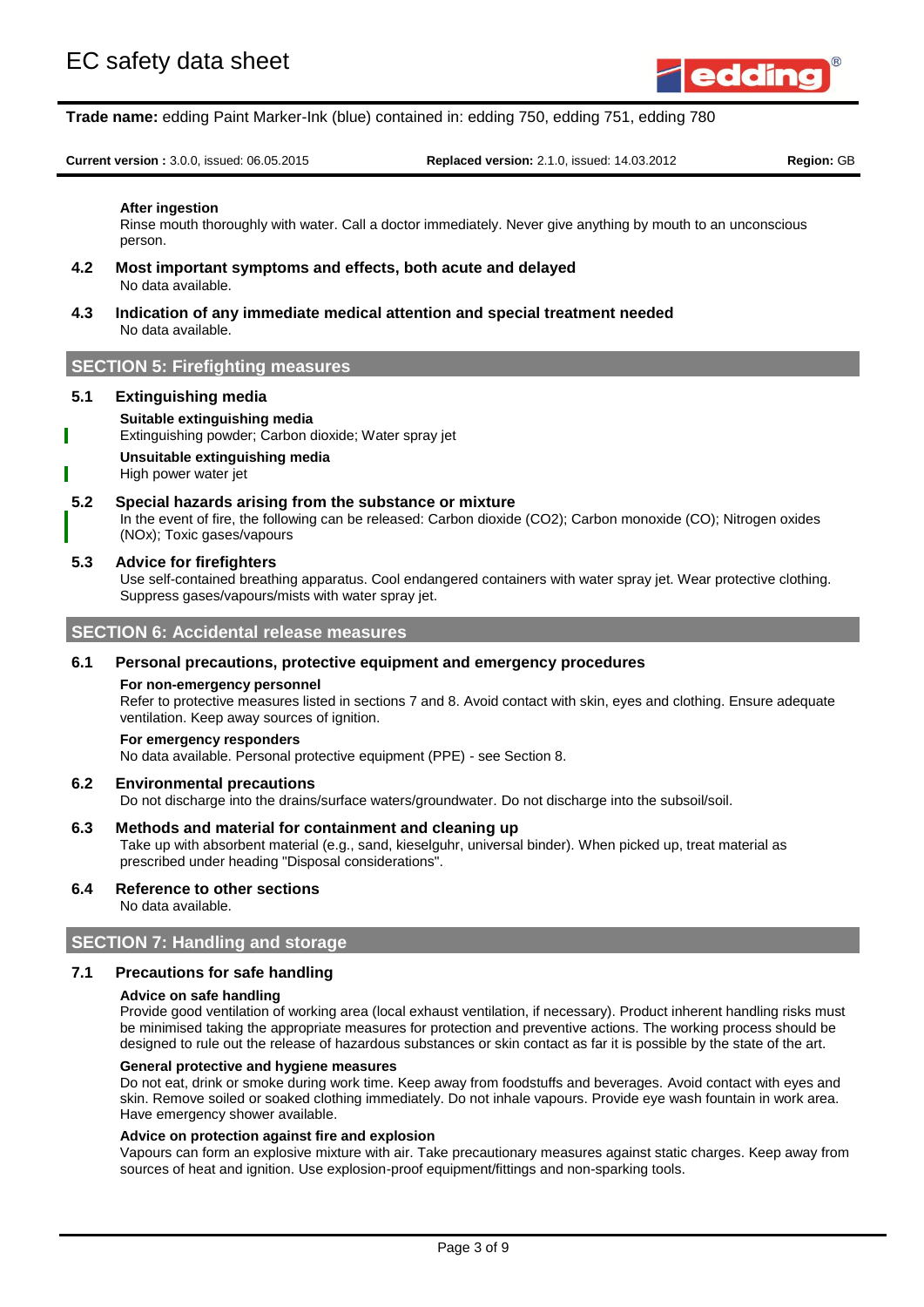

**Current version :** 3.0.0, issued: 06.05.2015 **Replaced version:** 2.1.0, issued: 14.03.2012 **Region:** GB

## **7.2 Conditions for safe storage, including any incompatibilities**

#### **Technical measures and storage conditions**

Keep container tightly closed in a cool, well-ventilated place. Protect from heat and direct sunlight.

#### **Requirements for storage rooms and vessels**

Containers which are opened must be carefully closed and kept upright to prevent leakage. Always keep in containers of same material as the original one.

#### **Advice on storage assembly**

Do not store together with: Bases; Acids; Oxidizing agents

## **7.3 Specific end use(s)**

No data available.

## **SECTION 8: Exposure controls/personal protection**

## **8.1 Control parameters**

## **Occupational exposure limit values**

| <b>No</b> | Substance name                                           | CAS no.    |                   | EC no.    |
|-----------|----------------------------------------------------------|------------|-------------------|-----------|
|           | titanium-dioxide                                         | 13463-67-7 |                   | 236-675-5 |
|           | List of approved workplace exposure limits (WELs) / EH40 |            |                   |           |
|           | Titanium dioxide                                         |            |                   |           |
|           | total inhalable dust                                     |            |                   |           |
|           | <b>TWA</b>                                               | 10         | mq/m <sup>3</sup> |           |
|           | List of approved workplace exposure limits (WELs) / EH40 |            |                   |           |
|           | Titanium dioxide                                         |            |                   |           |
|           | respirable dust                                          |            |                   |           |
|           | <b>TWA</b>                                               | 4          | mq/m <sup>3</sup> |           |

## **8.2 Exposure controls**

#### **Appropriate engineering controls**

No data available.

#### **Personal protective equipment**

#### **Respiratory protection**

If workplace exposure limits are exceeded, a respiration protection approved for this particular job must be worn. In case of aerosol and mist formation, take appropriate measures for breathing protection in the event workplace threshold values are not specified.

#### **Eye / face protection**

Safety glasses with side protection shield (EN 166)

#### **Hand protection**

Sufficient protection is given wearing suitable protective gloves checked according to i.e. EN 374, in the event of risk of skin contact with the product . Before use, the protective gloves should be tested in any case for its specific workstation suitability (i.e. mechanical resistance, product compatibility and antistatic properties). Adhere to the manufacturer's instructions and information relating to the use, storage, care and replacement of protective gloves. Protective gloves shall be replaced immediately when physically damaged or worn. Design operations thus to avoid permanent use of protective gloves.

#### **Other**

Normal chemical work clothing.

#### **Environmental exposure controls**

No data available.

## **SECTION 9: Physical and chemical properties**

## **9.1 Information on basic physical and chemical properties**

## **Form/Colour**

liquid blue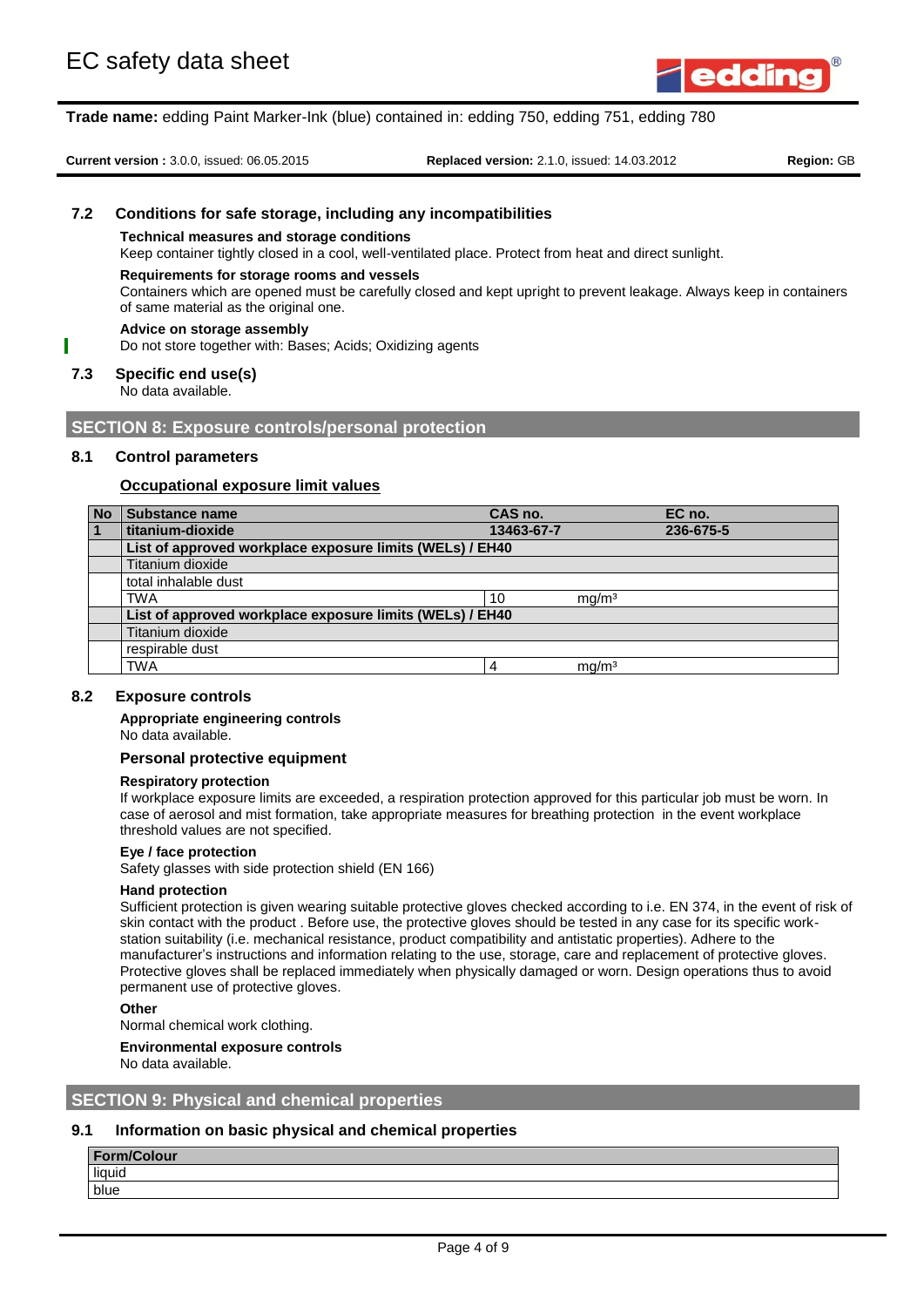

**Current version :** 3.0.0, issued: 06.05.2015 **Replaced version:** 2.1.0, issued: 14.03.2012 **Region:** GB

| <b>Odour</b>                                                |           |                |                    |  |
|-------------------------------------------------------------|-----------|----------------|--------------------|--|
| characteristic                                              |           |                |                    |  |
| <b>Odour threshold</b>                                      |           |                |                    |  |
| No data available                                           |           |                |                    |  |
| pH value                                                    |           |                |                    |  |
| No data available                                           |           |                |                    |  |
|                                                             |           |                |                    |  |
| <b>Boiling point / boiling range</b><br>No data available   |           |                |                    |  |
|                                                             |           |                |                    |  |
| Melting point / melting range                               |           |                |                    |  |
| No data available                                           |           |                |                    |  |
| Decomposition point / decomposition range                   |           |                |                    |  |
| No data available                                           |           |                |                    |  |
| <b>Flash point</b>                                          |           |                |                    |  |
| Value                                                       |           | $\overline{7}$ | $^{\circ}C$        |  |
| <b>Auto-ignition temperature</b>                            |           |                |                    |  |
| No data available                                           |           |                |                    |  |
|                                                             |           |                |                    |  |
| <b>Oxidising properties</b><br>No data available            |           |                |                    |  |
|                                                             |           |                |                    |  |
| <b>Explosive properties</b><br>No data available            |           |                |                    |  |
|                                                             |           |                |                    |  |
| <b>Flammability (solid, gas)</b>                            |           |                |                    |  |
| No data available                                           |           |                |                    |  |
| Lower flammability or explosive limits                      |           |                |                    |  |
| No data available                                           |           |                |                    |  |
| <b>Upper flammability or explosive limits</b>               |           |                |                    |  |
| No data available                                           |           |                |                    |  |
| Vapour pressure                                             |           |                |                    |  |
| No data available                                           |           |                |                    |  |
| <b>Vapour density</b>                                       |           |                |                    |  |
| No data available                                           |           |                |                    |  |
|                                                             |           |                |                    |  |
| <b>Evaporation rate</b>                                     |           |                |                    |  |
| No data available                                           |           |                |                    |  |
| <b>Relative density</b>                                     |           |                |                    |  |
| No data available                                           |           |                |                    |  |
| <b>Density</b>                                              |           |                |                    |  |
| Value                                                       |           | 0.96           | g/cm <sup>3</sup>  |  |
| Reference temperature                                       |           | 20             | $^{\circ}C$        |  |
| Solubility in water                                         |           |                |                    |  |
| Remarks                                                     | insoluble |                |                    |  |
| <b>Solubility(ies)</b>                                      |           |                |                    |  |
| No data available                                           |           |                |                    |  |
|                                                             |           |                |                    |  |
| Partition coefficient: n-octanol/water<br>No data available |           |                |                    |  |
|                                                             |           |                |                    |  |
| <b>Viscosity</b>                                            |           |                |                    |  |
| Value                                                       |           | 16.7           | mm <sup>2</sup> /s |  |
| Reference temperature<br><b>Type</b>                        | kinematic | 40             | $\rm ^{\circ}C$    |  |
|                                                             |           |                |                    |  |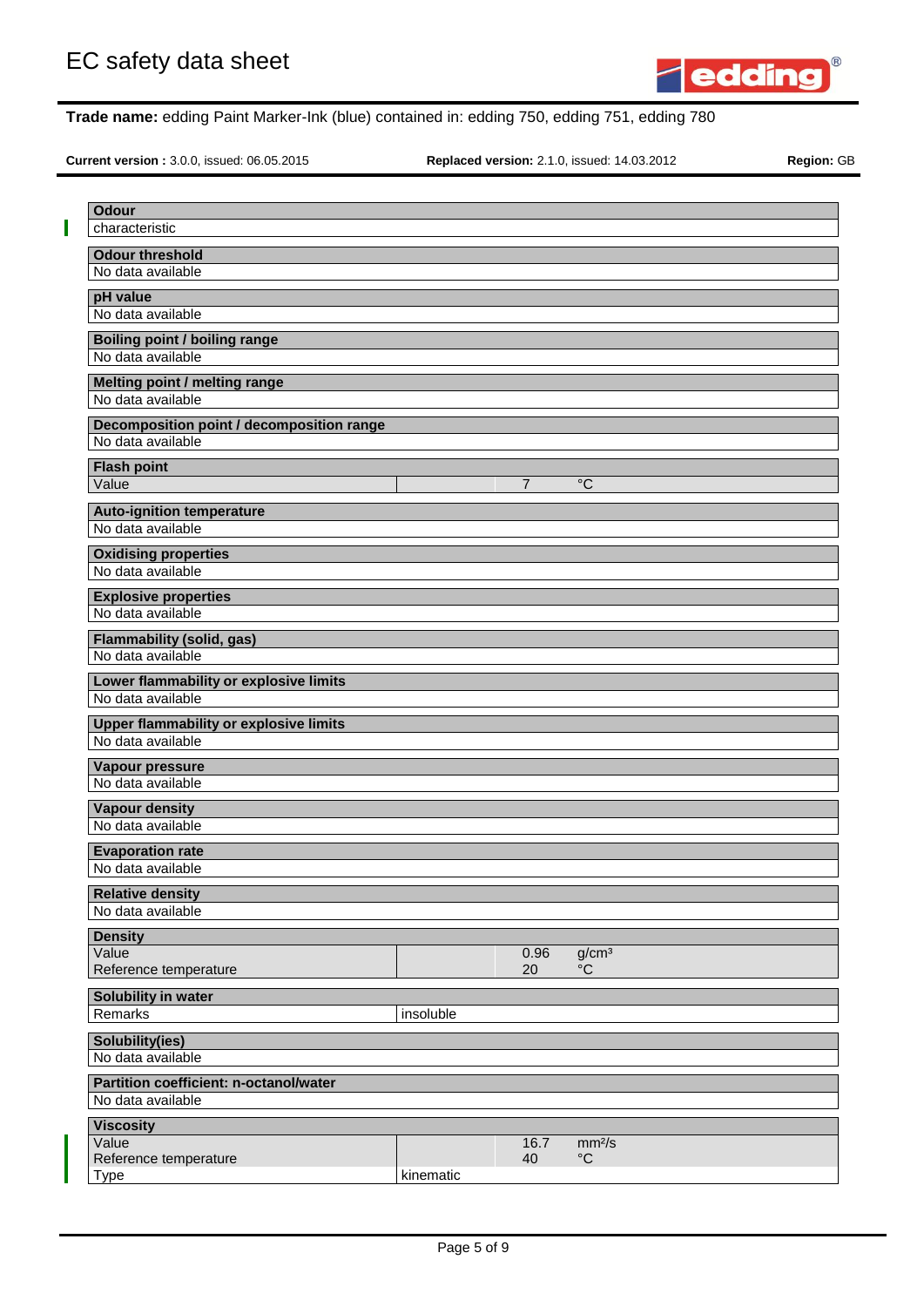

**Current version :** 3.0.0, issued: 06.05.2015 **Replaced version:** 2.1.0, issued: 14.03.2012 **Region:** GB

## **9.2 Other information**

**Other information**

No data available.

## **SECTION 10: Stability and reactivity**

## **10.1 Reactivity**

No data available.

## **10.2 Chemical stability**

Stable under recommended storage and handling conditions (See section 7).

**10.3 Possibility of hazardous reactions** No data available.

## **10.4 Conditions to avoid**

Heat, naked flames and other ignition sources.

#### **10.5 Incompatible materials** Bases; Acids; Oxidizing agents

## **10.6 Hazardous decomposition products**

Nitrous oxides (NOx)

# **SECTION 11: Toxicological information**

## **11.1 Information on toxicological effects**

| <b>Acute oral toxicity</b>                                                                                    |
|---------------------------------------------------------------------------------------------------------------|
| No data available                                                                                             |
| <b>Acute dermal toxicity</b>                                                                                  |
| No data available                                                                                             |
| <b>Acute inhalational toxicity</b>                                                                            |
| No data available                                                                                             |
|                                                                                                               |
| <b>Skin corrosion/irritation</b><br>No data available                                                         |
|                                                                                                               |
| Serious eye damage/irritation                                                                                 |
| No data available                                                                                             |
| <b>Respiratory or skin sensitisation</b>                                                                      |
| No data available                                                                                             |
| <b>Germ cell mutagenicity</b>                                                                                 |
| No data available                                                                                             |
| <b>Reproduction toxicity</b>                                                                                  |
| No data available                                                                                             |
| <b>Carcinogenicity</b>                                                                                        |
| No data available                                                                                             |
| <b>STOT-single exposure</b>                                                                                   |
| No data available                                                                                             |
|                                                                                                               |
| <b>STOT-repeated exposure</b><br>No data available                                                            |
|                                                                                                               |
| <b>Aspiration hazard</b>                                                                                      |
| No data available                                                                                             |
| Delayed and immediate effects as well as chronic effects from short and long-term exposure                    |
| Inhalation of vapours may lead to headache, drowsiness and dizziness. Repeated and prolonged skin contact may |

Inhalation of vapours may lead to headache, drowsiness and dizziness. Repeated and prolonged skin contact may cause removal of natural fat from the skin and irritation of the skin. Eye contact with the product may lead to irritation.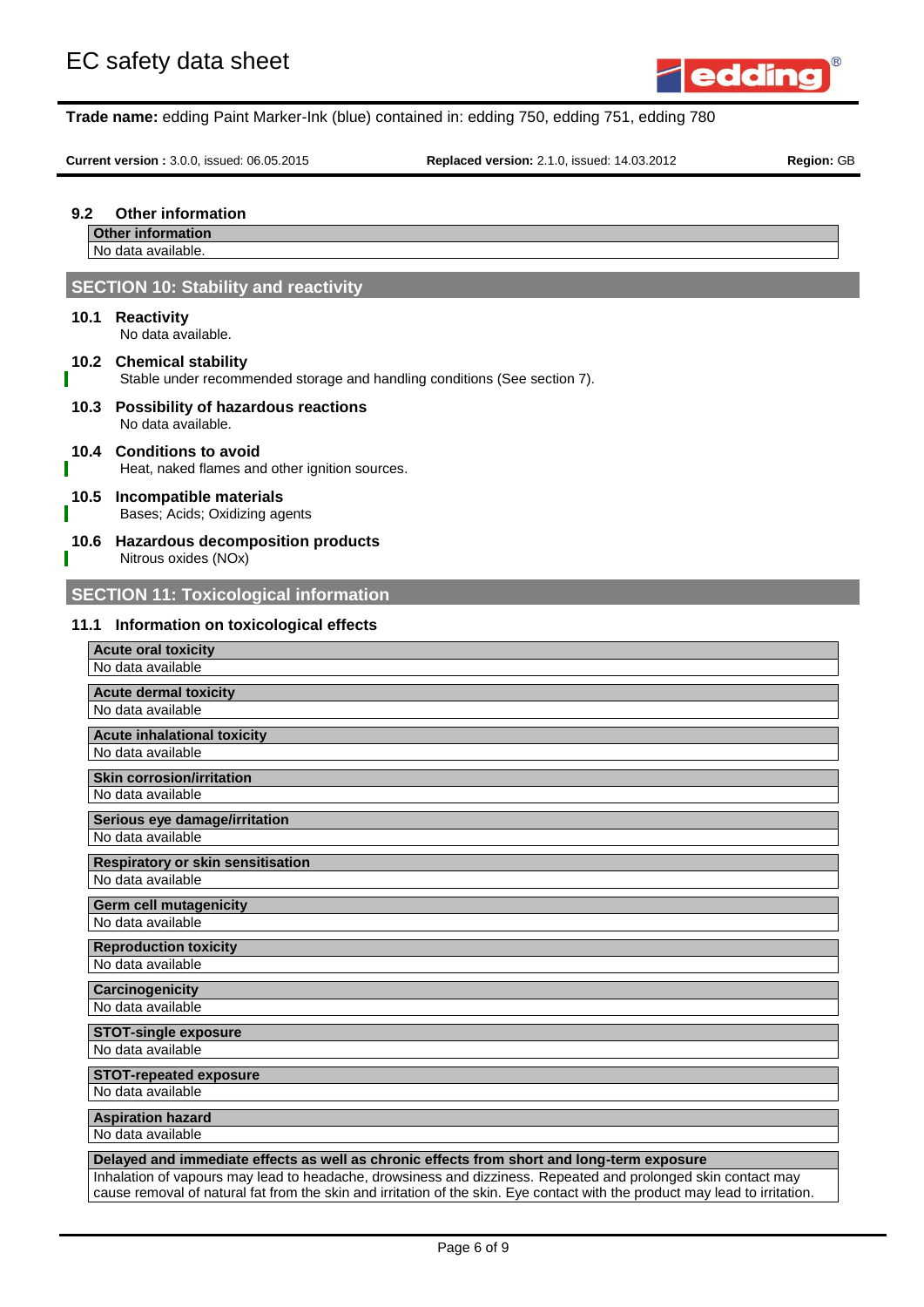

**Current version :** 3.0.0, issued: 06.05.2015 **Replaced version:** 2.1.0, issued: 14.03.2012 **Region:** GB

## **SECTION 12: Ecological information**

#### **12.1 Toxicity**

**Toxicity to fish (acute)**

# No data available

**Toxicity to fish (chronic)** No data available

**Toxicity to Daphnia (acute)** No data available

## **Toxicity to Daphnia (chronic)**

No data available

# **Toxicity to algae (acute)**

No data available

#### **Toxicity to algae (chronic)** No data available

# **Bacteria toxicity**

No data available

## **12.2 Persistence and degradability**

No data available.

#### **12.3 Bioaccumulative potential** No data available.

- **12.4 Mobility in soil** No data available.
- **12.5 Results of PBT and vPvB assessment** No data available.

#### **12.6 Other adverse effects** No data available.

## **12.7 Other information**

**Other information**

Do not discharge product unmonitored into the environment.

## **SECTION 13: Disposal considerations**

## **13.1 Waste treatment methods**

## **Product**

Allocation of a waste code number, according to the European Waste Catalogue, should be carried out in agreement with the regional waste disposal company.

## **Packaging**

Residuals must be removed from packaging and when emptied completely disposed of in accordance with the regulations for waste removal. Incompletely emptied packaging must be disposed of in the form of disposal specified by the regional disposer.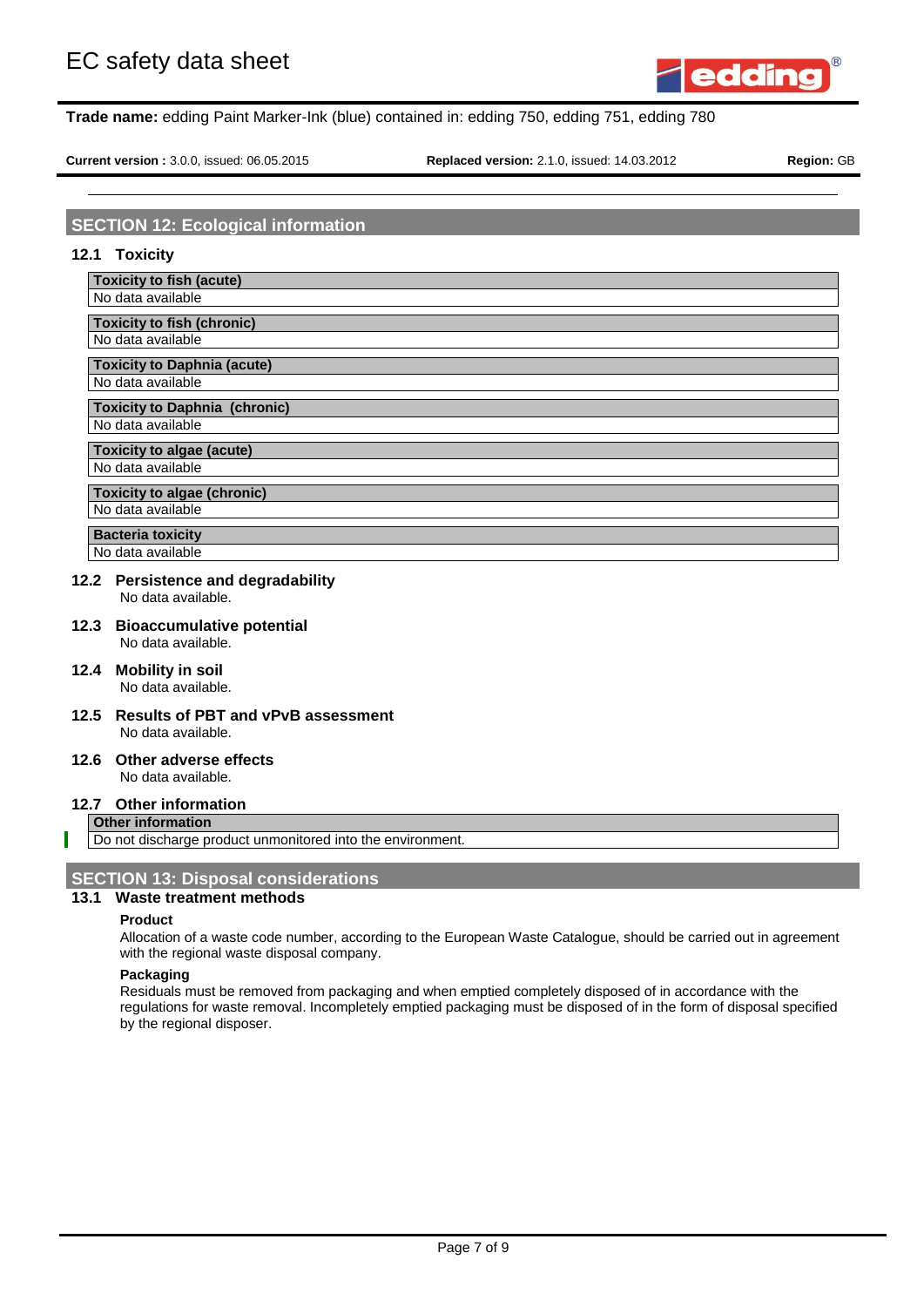

**Current version :** 3.0.0, issued: 06.05.2015 **Replaced version:** 2.1.0, issued: 14.03.2012 **Region:** GB

|      | <b>SECTION 14: Transport information</b>                                                                                                                                                               |                                                                                                                                                                                                                                                                                                                                            |
|------|--------------------------------------------------------------------------------------------------------------------------------------------------------------------------------------------------------|--------------------------------------------------------------------------------------------------------------------------------------------------------------------------------------------------------------------------------------------------------------------------------------------------------------------------------------------|
| 14.1 | <b>Transport ADR/RID/ADN</b><br>Class<br>Classification code<br>Packing group<br>Hazard identification no.<br>UN number<br>Technical name<br>Special Provision 640<br>Tunnel restriction code<br>Label | 3<br>F <sub>1</sub><br>Ш<br>33<br>UN1263<br><b>PAINT</b><br>640D<br>D/E<br>3                                                                                                                                                                                                                                                               |
| 14.2 | <b>Transport IMDG</b><br><b>Class</b><br>Packing group<br>UN number<br>Proper shipping name<br><b>EmS</b><br>Label                                                                                     | 3<br>Ш<br>UN1263<br><b>PAINT</b><br>$F-E+S-E$<br>3                                                                                                                                                                                                                                                                                         |
| 14.3 | <b>Transport ICAO-TI / IATA</b><br>Class<br>Packing group<br>UN number<br>Proper shipping name<br>Label                                                                                                | 3<br>Ш<br><b>UN1263</b><br>Paint<br>3                                                                                                                                                                                                                                                                                                      |
| 14.4 | <b>Other information</b><br>No data available.                                                                                                                                                         |                                                                                                                                                                                                                                                                                                                                            |
| 14.5 | <b>Environmental hazards</b>                                                                                                                                                                           | Information on environmental hazards, if relevant, please see 14.1 - 14.3.                                                                                                                                                                                                                                                                 |
| 14.6 | Special precautions for user<br>No data available.                                                                                                                                                     |                                                                                                                                                                                                                                                                                                                                            |
| 14.7 | Not relevant                                                                                                                                                                                           | Transport in bulk according to Annex II of MARPOL 73/78 and the IBC Code                                                                                                                                                                                                                                                                   |
|      | <b>SECTION 15: Regulatory information</b>                                                                                                                                                              |                                                                                                                                                                                                                                                                                                                                            |
|      | <b>EU</b> regulations                                                                                                                                                                                  | 15.1 Safety, health and environmental regulations/legislation specific for the substance or mixture                                                                                                                                                                                                                                        |
|      | 1907/2006.                                                                                                                                                                                             | Regulation (EC) No 1907/2006 (REACH) Annex XIV (List of substances subject to authorisation)<br>According to the data available and/or specifications supplied by upstream suppliers, this product does not contain any<br>substances considered as substances requiring authorisation as listed on Annex XIV of the REACH regulation (EC) |
|      |                                                                                                                                                                                                        | REACH candidate list of substances of very high concern (SVHC) for authorisation                                                                                                                                                                                                                                                           |
|      |                                                                                                                                                                                                        | According to available data and the information provided by preliminary suppliers, the product does not contain<br>substances that are considered substances meeting the criteria for inclusion in annex XIV (List of Substances Subject                                                                                                   |

to Authorisation) as laid down in Article 57 and article 59 of REACH (EC) 1907/2006.

| Regulation (EC) No 1907/2006 (REACH) Annex XVII: RESTRICTIONS ON THE MANUFACTURE, PLACING ON<br>THE MARKET AND USE OF CERTAIN DANGEROUS SUBSTANCES. PREPARATIONS AND ARTICLES |          |  |
|-------------------------------------------------------------------------------------------------------------------------------------------------------------------------------|----------|--|
| The product is considered being subject to REACH regulation (EC) 1907/2006 annexe<br>XVII.                                                                                    | No 3, 40 |  |

**Council Directive 96/82/EC on the control of major-accident hazards involving dangerous substances** Remarks **Annex I**, part 2, category 7 b